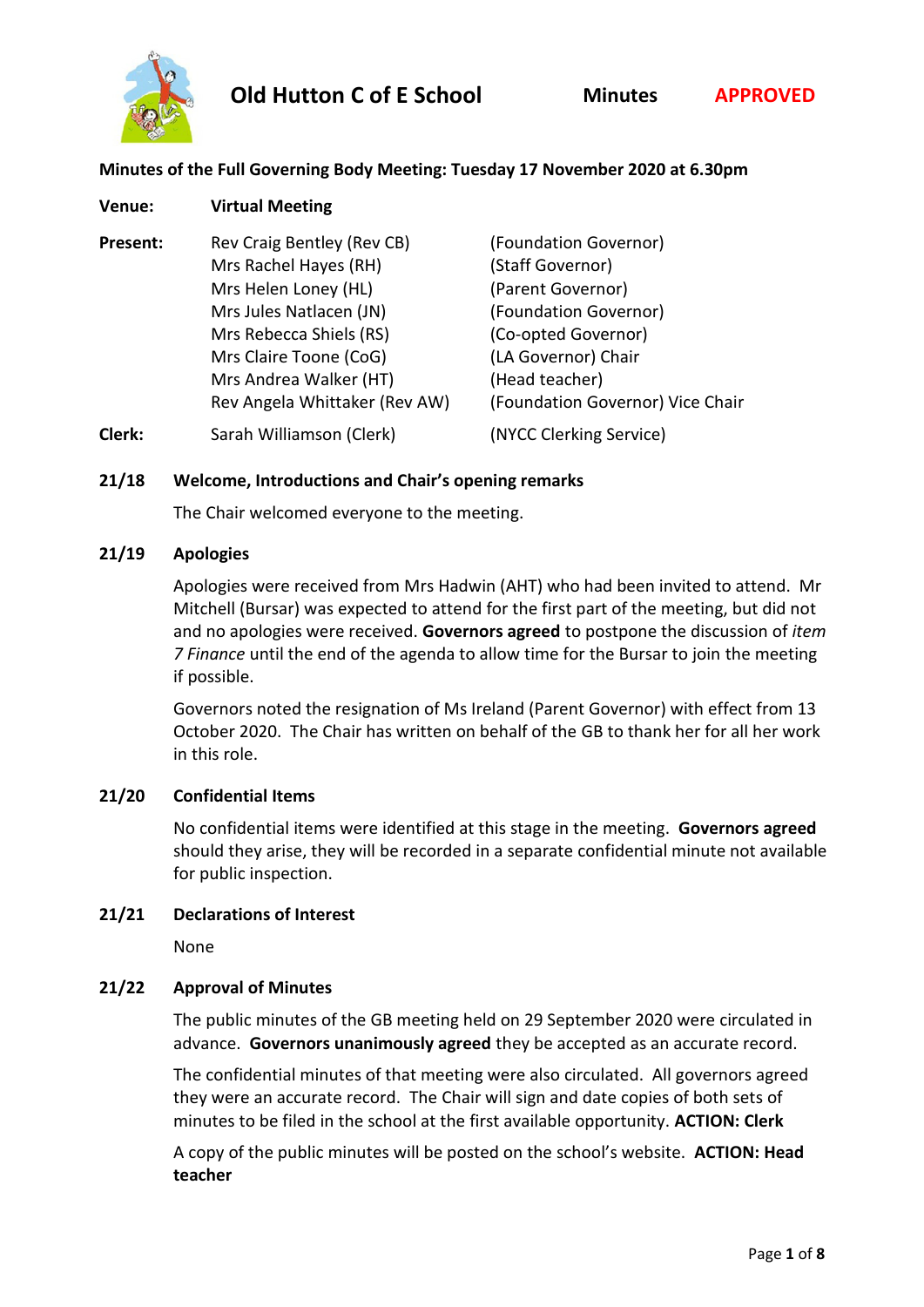



### **21/23 Matters arising**

## a) **(21/8d) Progress on updating the school website, including contact details**

The HT confirmed all contact details, including those relating to the Church, have been updated and thanked the School Administrator for this work. Governors noted progress is being made with other updates, but this is a significant undertaking.

## b) **(21/9d) Additional sink in Class 3**

An initial quotation was received. Another one has been requested to include moving the interactive white board (IWB). The Class Teacher has requested any work be undertaken during the holidays to enable associated rearrangement of teaching space.

A further quotation will be obtained to locate the sink on a different wall, which may be less disruptive. Both options will be compared to consider the most effective solution. Governors noted current limitations on obtaining quotations as potential contractors may only enter school when children are not present. **ACTION: Head teacher**

#### **21/24 Head teacher's Report**

The Head teacher's report was circulated in advance of the meeting.

#### **a) School Data**

Governors noted the attendance figures: 95.2%, just below the national figure for good attendance (96%) and the 'outstanding' figure the school is aiming for of 98%+.

Is there any guidance from the LA about Ofsted's response to attendance data during the pandemic?

The HT responded the school's attendance remains quite high. Contextually other schools are experiencing significant absence; it would not be possible for Ofsted to make meaningful comparisons at this time.

What action is being taken regarding punctuality and persistent absence?

The HT gave a summary of action taken, including ongoing monitoring, seeking advice from the LA and writing to parents, all of which have had a positive impact.

## What does the acronym PP mean?

Pupil Premium. The HT explained the reasons a pupil may be in receipt of additional PP funding.

The census date has passed and the HT continues to receive enquiries for places. Mrs Natlacen offered to speak to prospective families if they would like to speak with a parent and governor. **ACTION: Head teacher**

#### **b) Staffing update**

An updated version of the staffing list was circulated with papers for the meeting. The HT outlined changes since September.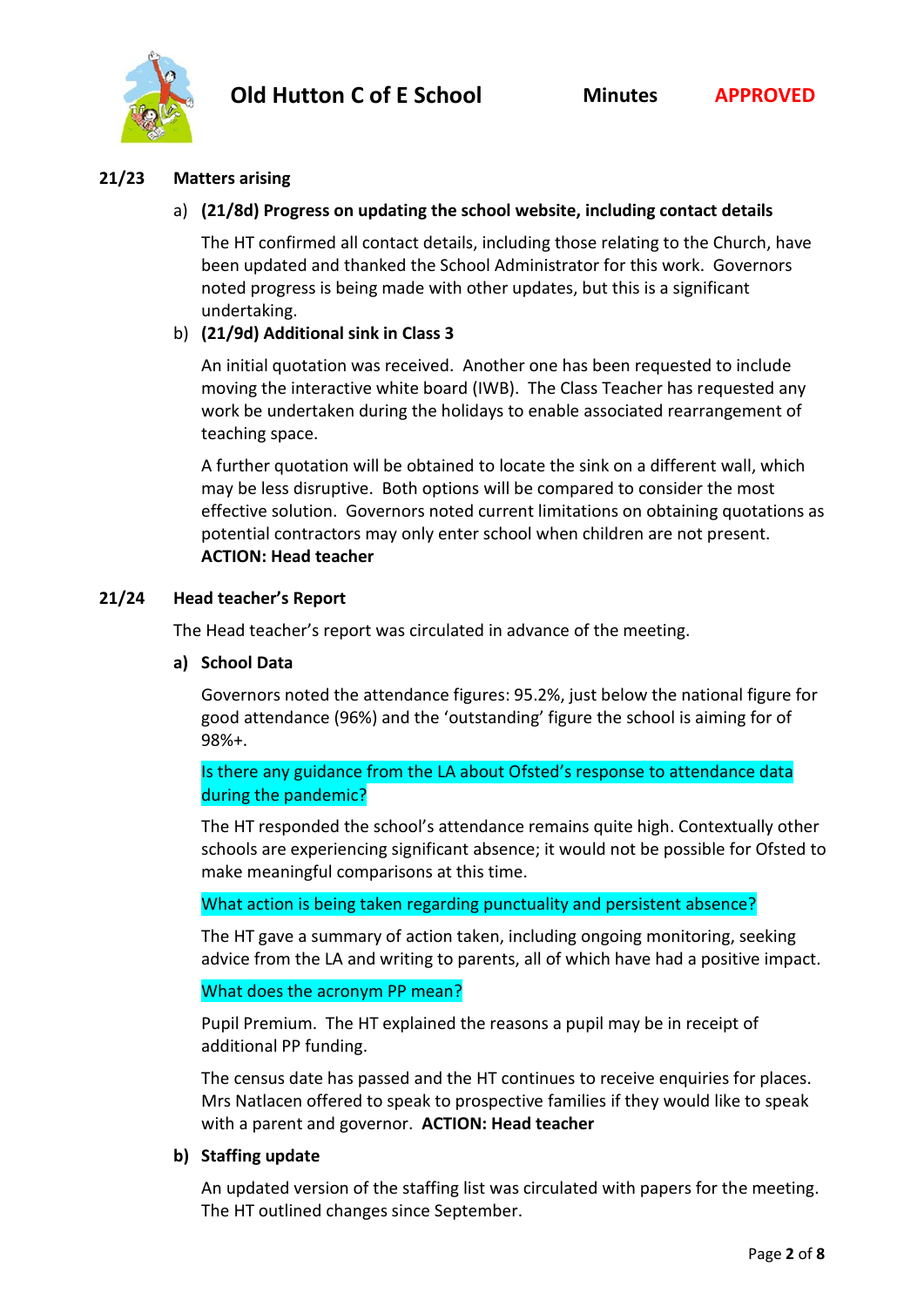

The Chair thanked the HT for flagging up wellbeing alerts in the HT's report to indicate additional pressures and the potential impact on staff.

Is there more the GB can do to support staff and Head teacher wellbeing at this time?

The HT explained the significant strain on staff at present. Governors noted:

- The children are responding very well to changes in routine; they are learning and making progress, for example the children in Reception have settled into their new school brilliantly despite not having had the normal transition and are making rapid progress.
- The long-term sustainability of bubbles is a concern, due to pressures on staff and staffing.
- There is a huge team spirit; even though staff are operating in separate bubbles they manage to sustain contact with each other.
- Some supply staffing has been required to keep bubbles open when staff are absent (e.g. illness, Covid-19 testing, isolating and associated childcare).
- Staff who are absent feel a personal pressure to be in school.
- There have been some additional extremely significant pressures on staff this term.

**Governors agreed** further discussion of this item should be recorded in a separate confidential minute.

#### **c) Leadership**

Governors noted the leadership support time of the AHT has reduced to 0.2 fte.

#### Will the HT's additional advisory commitments ease in the spring term?

As discussed at the September GB meeting, the HT is continuing in her General Adviser role for the LA Learning Improvement Service. This is a 1 day/week commitment (Wednesdays) for the full year. In addition, the HT is supporting leadership in another local school (10 days this term and 5 days in the spring term). Although this is more than originally planned it is a lesser commitment than the previous year. It is an excellent professional development opportunity that the HT enjoys and ensures that the school is well-informed and keeps abreast of the latest developments.

In her NLE role, the HT continues to support 4 schools. This will be for a total of 20 days extending across the Autumn and Spring terms.

The HT gave an undertaking she will not undertake any further additional advisory work this academic year.

**Governors agreed** further discussion of this item should be recorded in a separate confidential minute.

#### **d) Safeguarding, Health & Safety and Premises, including Risk Assessment review**

Matters related to safeguarding are recorded in a separate confidential minute.

Governors noted 2 more staff have been tested for Covid-19 since the circulation of the HT's report.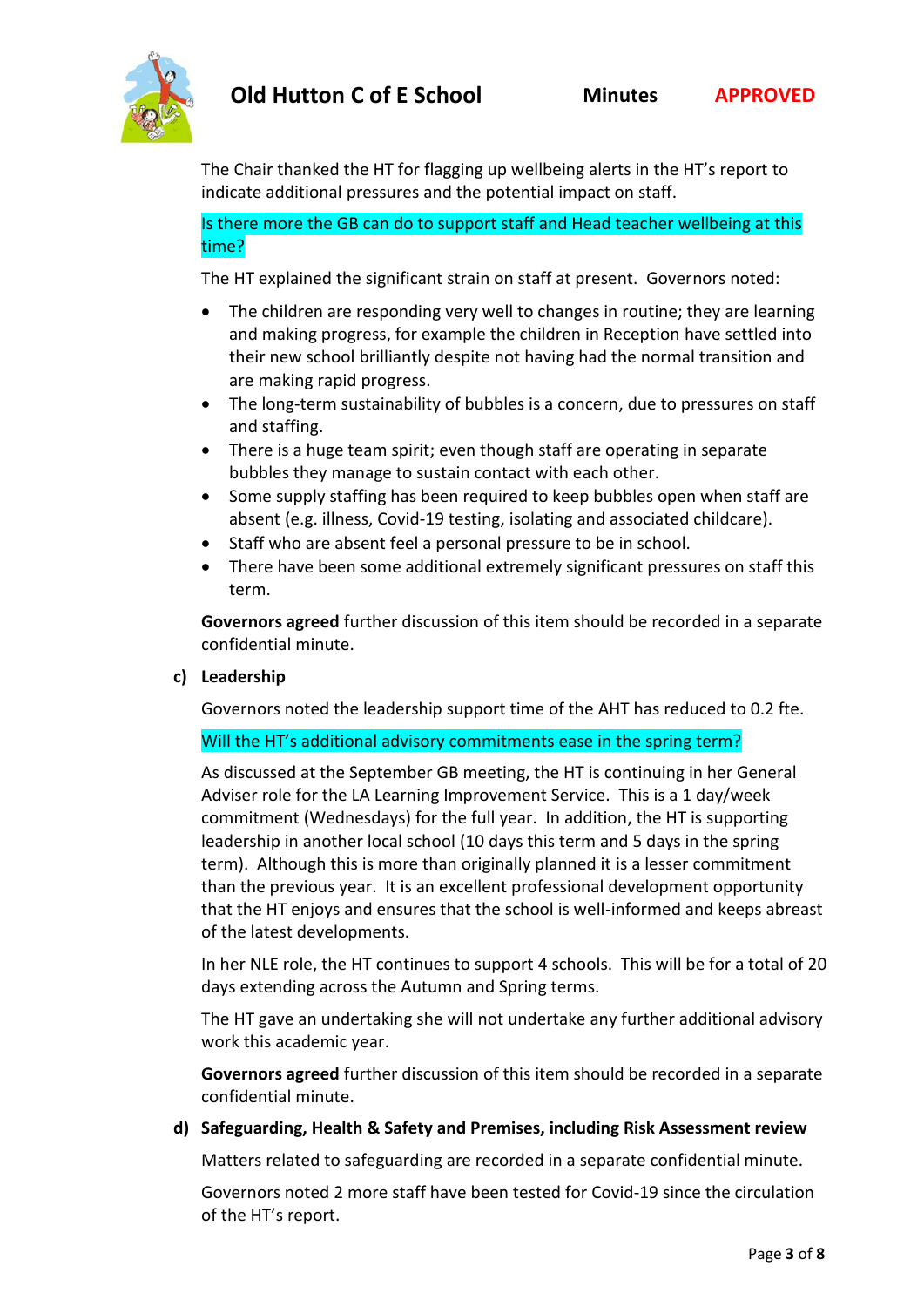

# Is there a sufficient supply of supply teachers if needed?

The HT responded the school has a good relationship with a local teaching supply agency. Several of their staff are local to the school and efforts are made to use the same supply staff where possible for continuity, which works well.

So far it has not been necessary to close any bubbles. Should this be required the HT will contact governors immediately.

# **e) SEND**

The school has 7 pupils with an Education Health Care Plan (EHCP); this is above the national average and a significant proportion for a small school. A new Teaching Assistant (TA) has been appointed.

**Governors agreed** further discussion of this item should be recorded in a separate confidential minute.

# **f) Pupil Assessments / learning recovery & catch-up**

Any Ofsted or SIAMS inspectors would look at the school's 2019 data (last officially reported national data) as measures of pupil achievement. The school's 2019 results were excellent and the school's internal assessment data for Spring 2020 was also good.

Teachers are about to commence the Phonics test, the only national test schools have definitely been told is happening. Schools have not yet received the SATs assessment booklets, suggesting final decisions have not been made on whether SATs are to continue as normal this year.

Internal Autumn term assessments are about to begin. Some dips and gaps in progress are anticipated but the data will be useful. The first tranche of the new Covid-19 Catch- up funding issued by the Government for this year has been received. Funding equates to 2 or 3 hours of TA provision weekly per class: 3 hours initially designated for Y6 and Y2 classes (who are our end of key stage assessment cohorts) and 2 hours for others. Staff have planned and already begun delivering interventions to identified groups.

Spare capacity of TA in Class 1 is being used for some Catch-up intervention. The Staff Governor commented this is already having an impact.

The HT outlined the DfE's national tutoring programme. Schools wishing to make use of additional tutoring are required to top up funding by 25%. The scheme has been considered carefully but the preference is to use in-house staff who know children and the school well. They can liaise directly with class teachers and it avoids additional people coming into school bubble during the Covid-19 situation. This is a similar approach to other schools locally.

# **g) SDP - Review of progress against 2020/21 priorities**

The HT reported progress continues to be made towards key priorities this year despite the Covid-19 situation and is summarised in the HT's report.

# Is a governor 'room' on Google classroom feasible?

The HT reported the Computing subject leader has already set it up. It is similar to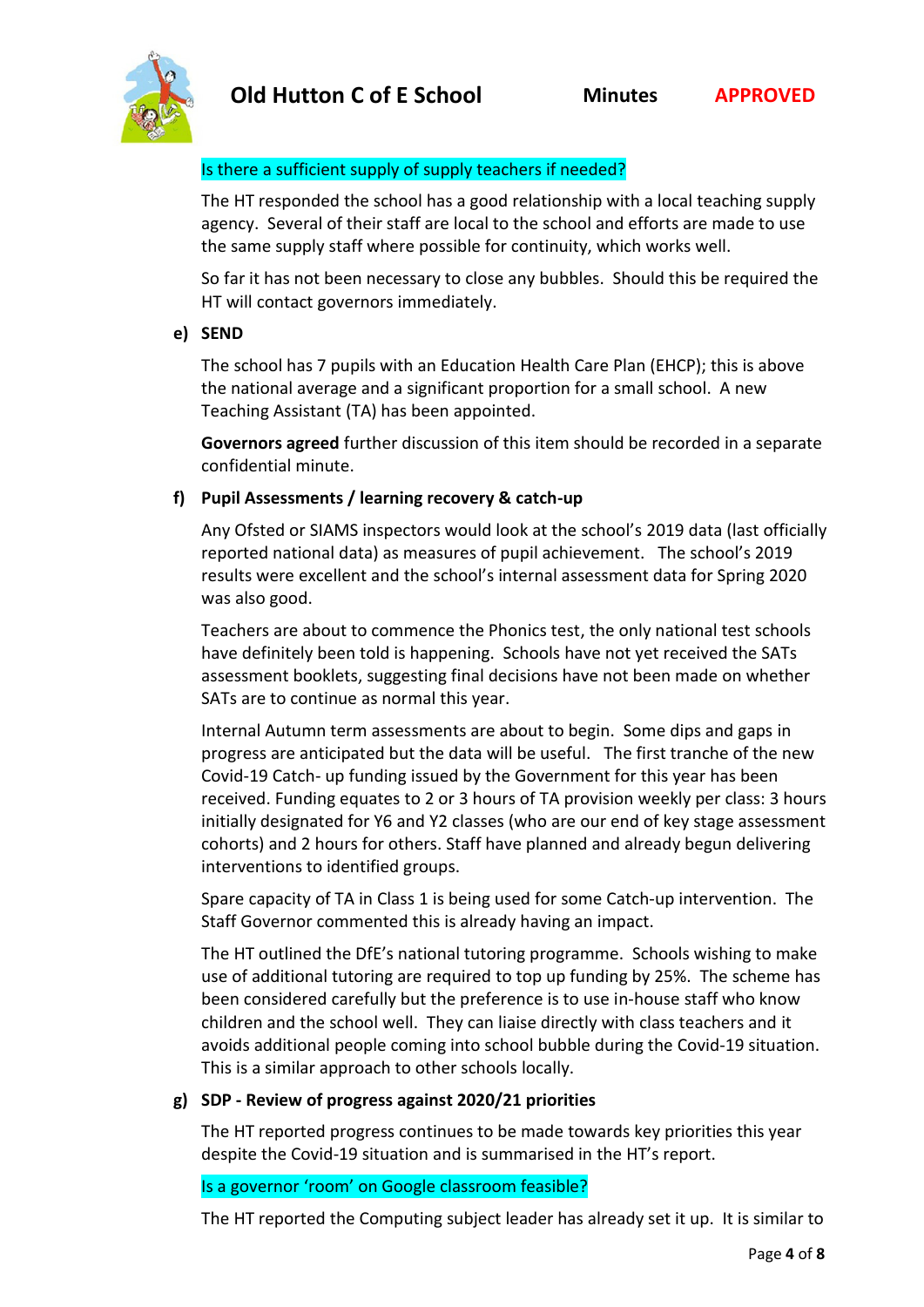

the spiritual space some governors have already seen. Governors discussed the practicalities of using virtual meetings to facilitate monitoring conversations and sharing uploaded documents and policies. Intermittent access could be given to staff for meetings. Governors will be sent an invitation to join. **ACTION: Head teacher**

Governors noted:

- The HT's report indicates a significant volume of progress against each priority.
- Wellbeing is a focus and priority. Education is being considered even more holistically; this is having a positive impact on behaviour.
- Children are responding well to the bubbles. Staff teams are encouraging children to work together in a positive, relaxed but focussed way. Very positive impact of new team this term in Class 3 was noted.
- During isolation and lockdown, staff have had more time to focus on subject leadership tasks. The Curriculum planning review is more advanced. Revised English and Maths curriculum planning is now in place. Next steps include further progress with the revised planning and assessment system for all foundation subjects.
- Staff meetings are operating very effectively online via the Google Staffroom.

#### **21/25 Governor Monitoring Visits**

#### **a) Appointment of link governor for SEND and priority 3**

Rev Whittaker agreed to be the link governor for SEND and Priority 3.

#### **b) Monitoring Visits**

Due to Covid-19 restrictions and demands, it has not yet been possible for governors to arrange any virtual monitoring or remote meets/discussions with linked staff. Governors discussed availability for meetings. The HT will circulate suggested dates and email necessary links. **ACTION: Head teacher**

#### **c) (21/10) Standard monitoring form with prompts**

The HT will circulate a form prior to any monitoring meetings. **ACTION: Head teacher**

#### **21/26 Policies to review**

#### **a) (21/11) List of statutory policies and review schedule**

The Clerk has provided a summary of DfE guidance regarding policies that require governor approval which will be circulated to all governors. **ACTION: Clerk**

The HT and AHT have begun policy reviews. Some draft policies will be uploaded to the virtual governor room on the school's learning platform. **ACTION: Head teacher**

#### **b) (21/11) Virtual governor room on the school's learning platform**

See 21/24 g above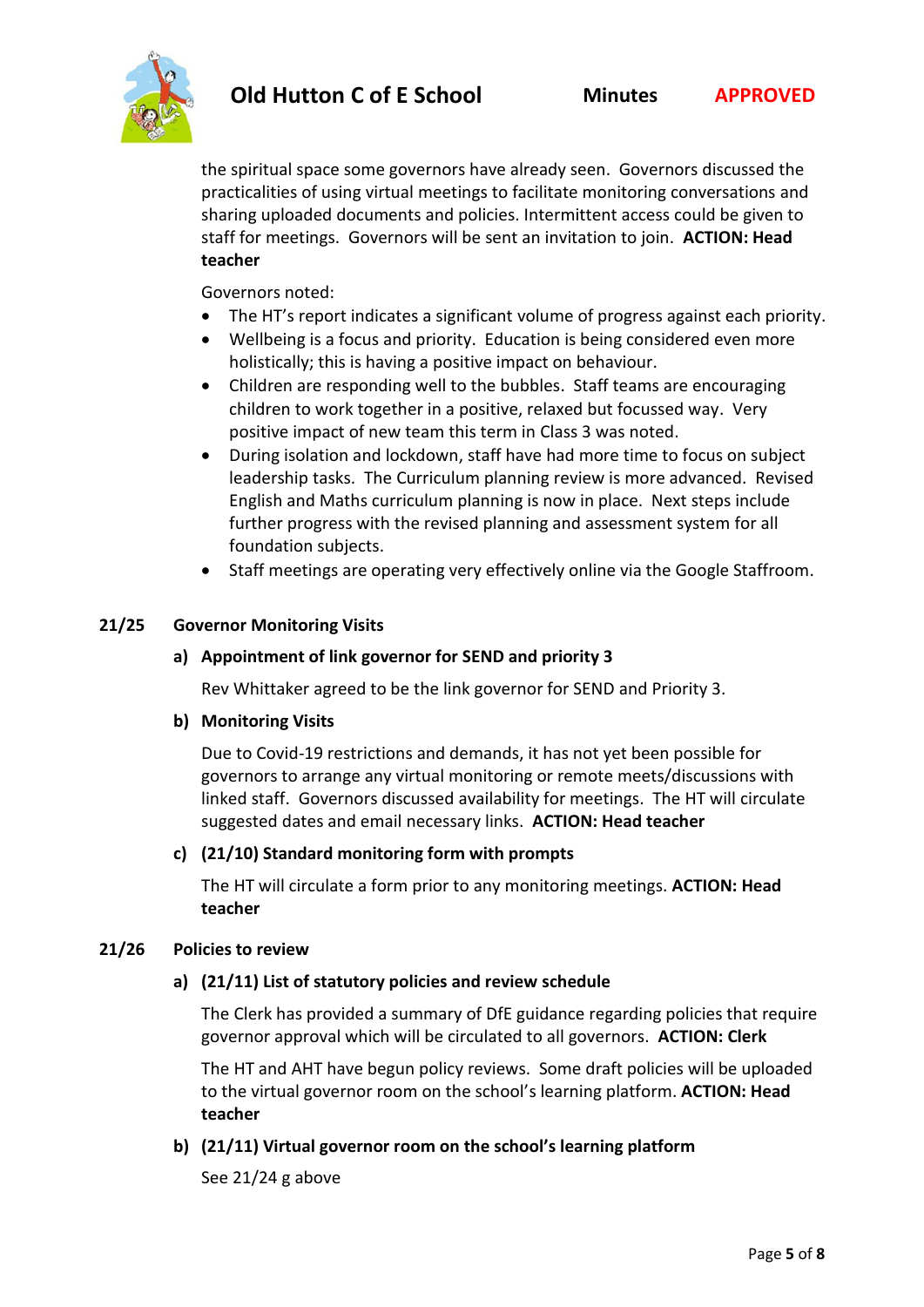

## **21/27 Governor Training**

## **a) Keeping Children Safe in Education (2020)**

All governors confirmed they have read and understood this latest safeguarding guidance.

#### **b) Feedback from any governor training undertaken**

Governors observed there are many acronyms associated with education and inspection. The Clerk will circulate a guide. **ACTION: Clerk**

Rev Whittaker and Rev Bentley attended SIAMS inspection training led by the Diocese.

The training stressed the importance of the school's Vison and how it should permeate school life. It is essential that all members of the school community understand and can articulate the shared vision and that it is visible in school, on the website etc

Trainers also stressed that a SIAMS SEF should be a concise summary. The website is an important source of initial information gathering for inspectors.

The HT added the school's next SIAMS inspection is due as soon as inspections are resumed (last inspection was October 2015 and they usually take place every 5 years).

#### **c) Leadership training**

The Clerk circulated a Diocesan leaflet regarding leadership training. **ACTION: All governors** 

#### **21/28 Governor membership**

#### **a) (21/13) Succession Planning: Election of Co Vice-Chair**

The Chair reiterated her intention to stand down in summer 2021. She wishes to be able to have an effective handover with any successor. Governors noted this will also create a vacancy for the role of LA governor. Governors noted that recruitment to the GB is a challenge for many schools at present.

**Governors agreed** that succession planning is urgent and must be revisited at the next GB meeting. **ACTION: Clerk**

#### **b) Governor vacancies: Parent governor and 3 Co-opted governors**

**Governors agreed** a Parent Governor election should take place before the end of term. The Clerk will source the latest procedures and templates for the Head teacher and School Administrator to process. **ACTION: Clerk and Head teacher**

Governors noted any new Co-opted governor could not be appointed until the next GB meeting in March.

Governors discussed governor recruitment. **It was agreed** that a message should go out via the school's social media group advising parents that a Parent governor election will take place and inviting any suggestions for potential co-opted governors. **ACTION: Mrs Natlacen**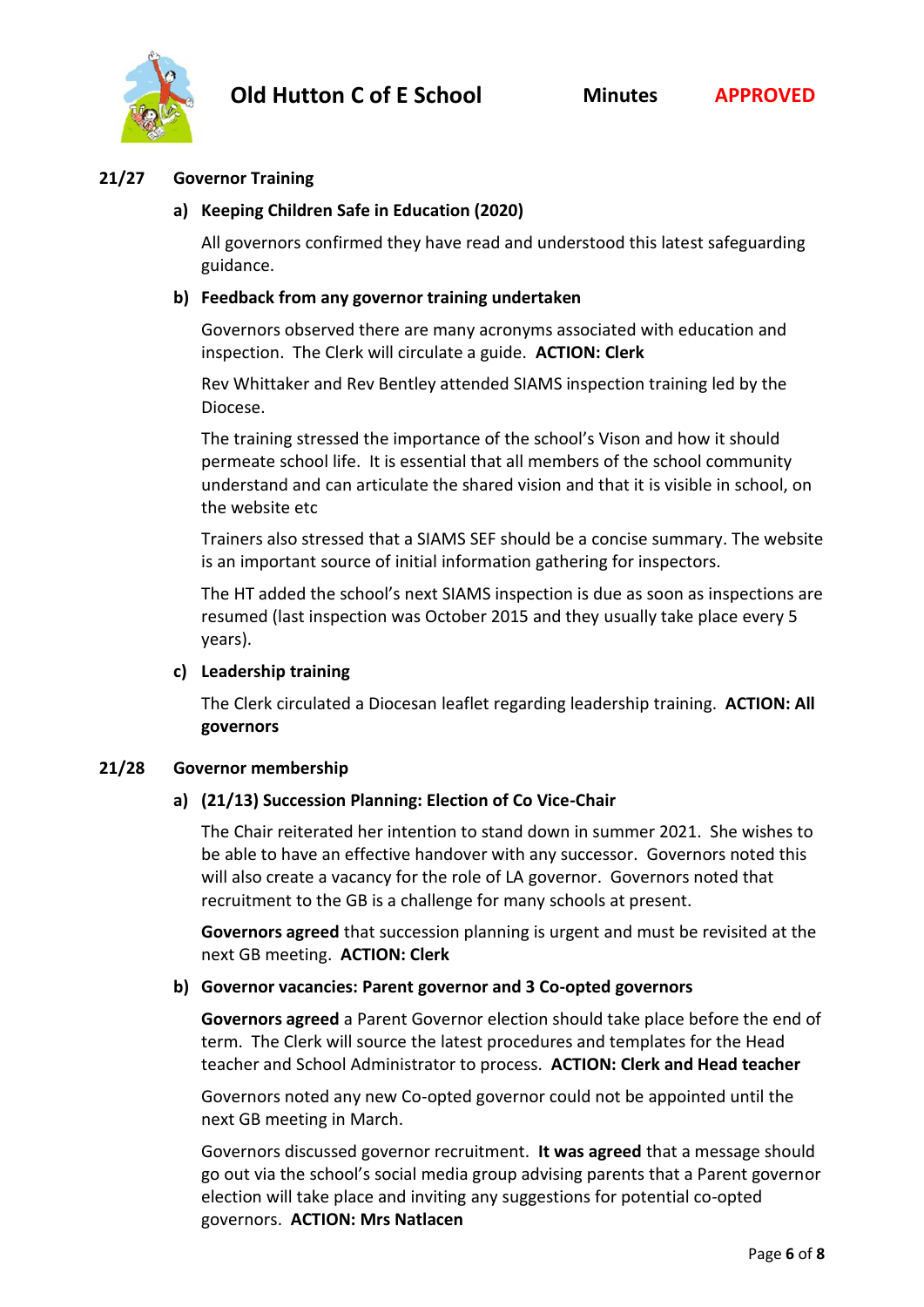

#### **21/29 Head teacher & staff well being**

#### **a) Update on Co-Headship recruitment**

**Governors agreed** further discussion of this item should be recorded in a separate confidential minute.

The AHT currently works two half days as leadership time but it is not always possible to protect these. Two members of staff have undertaken Designated Safeguarding Lead training so they can deputise on days/times when the HT and AHT are not in school, as required.

#### **b) Staff wellbeing**

Governors reiterated their offer to hold virtual meetings with staff.

#### **21/30 Finance update & report from Finance Committee meeting**

The minutes of the Finance Committee meeting held on 13 October 2020 were circulated with the agenda.

The Chair summarised the current position and governors noted:

- The school's financial position is positive. Some cost saving decisions were made, for example the reducing use of the school's text messaging service.
- The budget is balanced primarily because of the additional income from the HT's additional advisory work last year and this year.
- Most of this income will be held in the school fund as a contingency, to be transferred into the main budget if/when required.
- This funding will also be used for additional TA staffing to support bubbles, for example retaining the TA in Class 1 who is no longer required to for one-to-one support.
- Ongoing prudence is still required.

**Governors agreed** the importance of sharing financial information and minutes of the committee meetings with all governors.

#### **21/31 Correspondence**

**a) Diocesan October newsletter** has been circulated to all governors

## **21/32 Consideration of the Impact of the meeting on the welfare and progress of pupils at the school**

Governors:

- Support the focus on wellbeing of staff so they can in turn support children's progress and wellbeing
- Discussed practical measures for supporting wellbeing of the school community
- Advanced plans for the virtual monitoring of progress against the school's development priorities and for communicating with staff